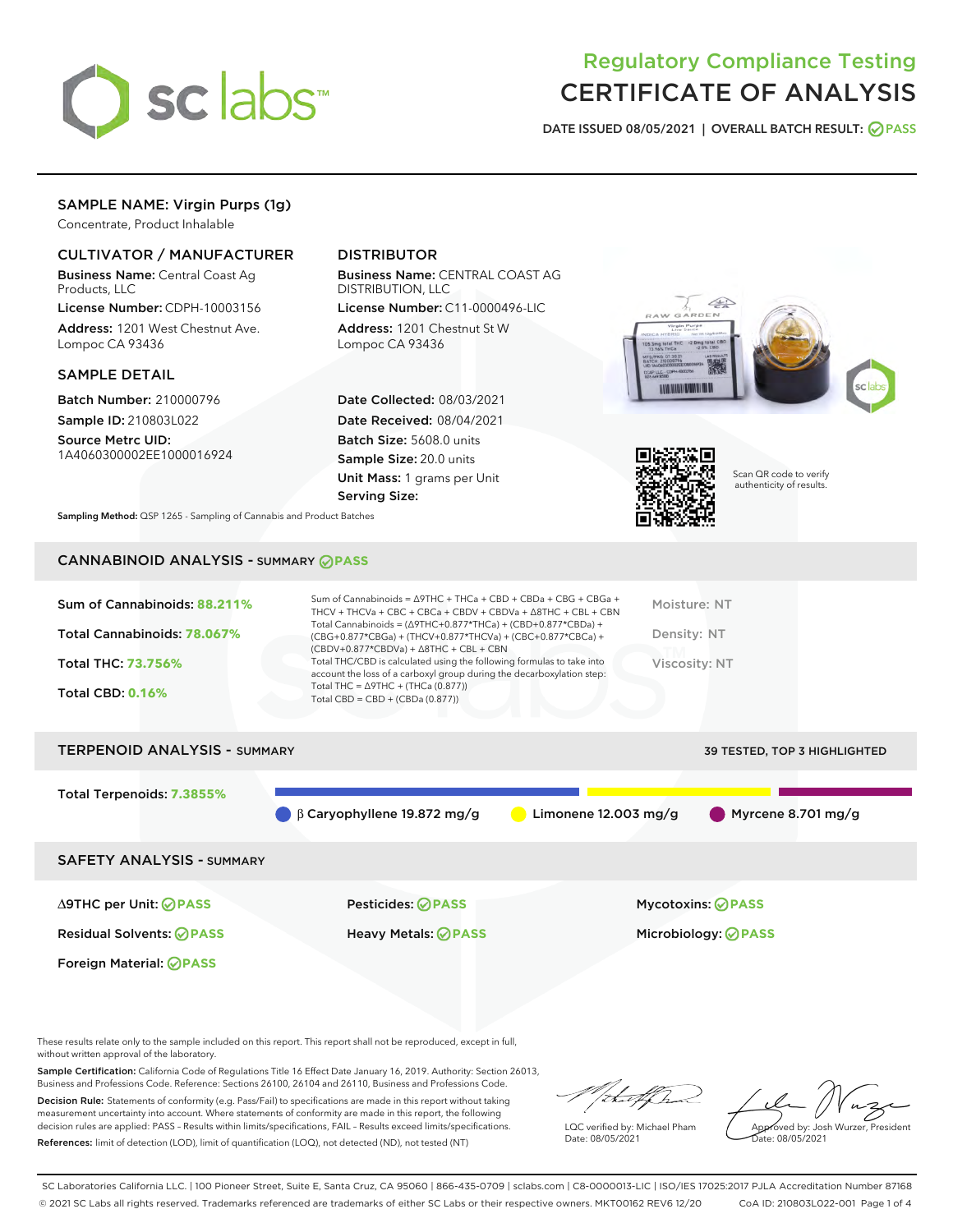



VIRGIN PURPS (1G) | DATE ISSUED 08/05/2021 | OVERALL BATCH RESULT: ◯ PASS

#### CANNABINOID TEST RESULTS - 08/05/2021 2 PASS

Tested by high-performance liquid chromatography with diode-array detection (HPLC-DAD). **Method:** QSP 1157 - Analysis of Cannabinoids by HPLC-DAD

#### TOTAL CANNABINOIDS: **78.067%**

Total Cannabinoids (Total THC) + (Total CBD) + (Total CBG) + (Total THCV) + (Total CBC) + (Total CBDV) + ∆8THC + CBL + CBN

TOTAL THC: **73.756%** Total THC (∆9THC+0.877\*THCa)

TOTAL CBD: **0.16%**

Total CBD (CBD+0.877\*CBDa)

TOTAL CBG: 1.54% Total CBG (CBG+0.877\*CBGa)

TOTAL THCV: 1.725% Total THCV (THCV+0.877\*THCVa)

TOTAL CBC: 0.816% Total CBC (CBC+0.877\*CBCa)

TOTAL CBDV: ND Total CBDV (CBDV+0.877\*CBDVa)

| <b>COMPOUND</b>  | LOD/LOQ<br>(mg/g)          | <b>MEASUREMENT</b><br><b>UNCERTAINTY</b><br>(mg/g) | <b>RESULT</b><br>(mg/g) | <b>RESULT</b><br>(%) |
|------------------|----------------------------|----------------------------------------------------|-------------------------|----------------------|
| <b>THCa</b>      | 0.05/0.14                  | ±20.014                                            | 778.74                  | 77.874               |
| <b>A9THC</b>     | 0.06 / 0.26                | ±1.879                                             | 54.61                   | 5.461                |
| <b>THCVa</b>     | 0.07/0.20                  | ±0.938                                             | 19.67                   | 1.967                |
| <b>CBGa</b>      | 0.1/0.2                    | ±0.78                                              | 14.9                    | 1.49                 |
| <b>CBCa</b>      | 0.07/0.28                  | ±0.455                                             | 9.30                    | 0.930                |
| <b>CBG</b>       | 0.06/0.19                  | ±0.093                                             | 2.36                    | 0.236                |
| <b>CBDa</b>      | 0.02/0.19                  | ±0.053                                             | 1.83                    | 0.183                |
| <b>CBN</b>       | 0.1/0.3                    | ±0.05                                              | 0.7                     | 0.07                 |
| <b>CBC</b>       | 0.2 / 0.5                  | N/A                                                | $<$ LOQ                 | $<$ LOQ              |
| $\triangle$ 8THC | 0.1/0.4                    | N/A                                                | <b>ND</b>               | <b>ND</b>            |
| <b>THCV</b>      | 0.1/0.2                    | N/A                                                | <b>ND</b>               | <b>ND</b>            |
| <b>CBD</b>       | 0.07/0.29                  | N/A                                                | <b>ND</b>               | <b>ND</b>            |
| <b>CBDV</b>      | 0.04/0.15                  | N/A                                                | <b>ND</b>               | <b>ND</b>            |
| <b>CBDVa</b>     | 0.03/0.53                  | N/A                                                | <b>ND</b>               | <b>ND</b>            |
| <b>CBL</b>       | 0.06 / 0.24                | N/A                                                | <b>ND</b>               | <b>ND</b>            |
|                  | <b>SUM OF CANNABINOIDS</b> |                                                    | 882.11 mg/g             | 88.211%              |

#### **UNIT MASS: 1 grams per Unit**

| ∆9THC per Unit                        | 1120 per-package limit | <b>PASS</b><br>54.61 mg/unit |
|---------------------------------------|------------------------|------------------------------|
| <b>Total THC per Unit</b>             |                        | 737.56 mg/unit               |
| <b>CBD per Unit</b>                   |                        | <b>ND</b>                    |
| <b>Total CBD per Unit</b>             |                        | $1.60$ mg/unit               |
| Sum of Cannabinoids<br>per Unit       |                        | 882.11 mg/unit               |
| <b>Total Cannabinoids</b><br>per Unit |                        | 780.67 mg/unit               |
| <b>MOISTURE TEST RESULT</b>           | DENSITY TEST RESULT    | <b>VISCOSITY TEST RESULT</b> |

Not Tested

Not Tested

Not Tested

#### TERPENOID TEST RESULTS - 08/05/2021

Terpene analysis utilizing gas chromatography-flame ionization detection (GC-FID). **Method:** QSP 1192 - Analysis of Terpenoids by GC-FID

| <b>COMPOUND</b>         | LOD/LOQ<br>(mg/g) | <b>MEASUREMENT</b><br><b>UNCERTAINTY</b><br>(mg/g) | <b>RESULT</b><br>(mg/g) | <b>RESULT</b><br>$(\%)$ |
|-------------------------|-------------------|----------------------------------------------------|-------------------------|-------------------------|
| $\beta$ Caryophyllene   | 0.004 / 0.012     | ±0.7074                                            | 19.872                  | 1.9872                  |
| Limonene                | 0.005 / 0.016     | ±0.1716                                            | 12.003                  | 1.2003                  |
| <b>Myrcene</b>          | 0.008 / 0.025     | ±0.1122                                            | 8.701                   | 0.8701                  |
| $\alpha$ Humulene       | 0.009 / 0.029     | ±0.1898                                            | 5.913                   | 0.5913                  |
| Linalool                | 0.009 / 0.032     | ±0.1617                                            | 4.254                   | 0.4254                  |
| $\alpha$ Bisabolol      | 0.008 / 0.026     | ±0.2042                                            | 3.824                   | 0.3824                  |
| <b>Terpinolene</b>      | 0.008 / 0.026     | ±0.0590                                            | 2.880                   | 0.2880                  |
| $\alpha$ Pinene         | 0.005 / 0.017     | ±0.0214                                            | 2.488                   | 0.2488                  |
| Terpineol               | 0.016 / 0.055     | ±0.1350                                            | 2.198                   | 0.2198                  |
| Ocimene                 | 0.011 / 0.038     | ±0.0677                                            | 2.108                   | 0.2108                  |
| $\beta$ Pinene          | 0.004 / 0.014     | ±0.0232                                            | 2.017                   | 0.2017                  |
| Fenchol                 | 0.010 / 0.034     | ±0.0687                                            | 1.776                   | 0.1776                  |
| Valencene               | 0.009 / 0.030     | ±0.1162                                            | 1.686                   | 0.1686                  |
| trans-β-Farnesene       | 0.008 / 0.025     | ±0.0437                                            | 1.231                   | 0.1231                  |
| Caryophyllene<br>Oxide  | 0.010 / 0.033     | ±0.0295                                            | 0.641                   | 0.0641                  |
| <b>Nerolidol</b>        | 0.009 / 0.028     | ±0.0387                                            | 0.616                   | 0.0616                  |
| <b>Borneol</b>          | 0.005 / 0.016     | ±0.0199                                            | 0.473                   | 0.0473                  |
| Fenchone                | 0.009 / 0.028     | ±0.0071                                            | 0.244                   | 0.0244                  |
| Camphene                | 0.005 / 0.015     | ±0.0018                                            | 0.159                   | 0.0159                  |
| Citronellol             | 0.003 / 0.010     | ±0.0067                                            | 0.137                   | 0.0137                  |
| Sabinene Hydrate        | 0.006 / 0.022     | ±0.0043                                            | 0.112                   | 0.0112                  |
| Geraniol                | 0.002 / 0.007     | ±0.0040                                            | 0.091                   | 0.0091                  |
| Guaiol                  | 0.009 / 0.030     | ±0.0037                                            | 0.079                   | 0.0079                  |
| $\alpha$ Terpinene      | 0.005 / 0.017     | ±0.0009                                            | 0.062                   | 0.0062                  |
| Geranyl Acetate         | 0.004 / 0.014     | ±0.0025                                            | 0.060                   | 0.0060                  |
| $\alpha$ Phellandrene   | 0.006 / 0.020     | ±0.0008                                            | 0.058                   | 0.0058                  |
| $\gamma$ Terpinene      | 0.006 / 0.018     | ±0.0009                                            | 0.053                   | 0.0053                  |
| 3 Carene                | 0.005 / 0.018     | ±0.0006                                            | 0.042                   | 0.0042                  |
| Eucalyptol              | 0.006 / 0.018     | ±0.0010                                            | 0.038                   | 0.0038                  |
| Sabinene                | 0.004 / 0.014     | ±0.0003                                            | 0.022                   | 0.0022                  |
| Nerol                   | 0.003 / 0.011     | ±0.0008                                            | 0.017                   | 0.0017                  |
| p-Cymene                | 0.005 / 0.016     | N/A                                                | ND                      | ND                      |
| (-)-Isopulegol          | 0.005 / 0.016     | N/A                                                | ND                      | <b>ND</b>               |
| Camphor                 | 0.006 / 0.019     | N/A                                                | ND                      | <b>ND</b>               |
| Isoborneol              | 0.004 / 0.012     | N/A                                                | ND                      | ND                      |
| Menthol                 | 0.008 / 0.025     | N/A                                                | ND                      | ND                      |
| R-(+)-Pulegone          | 0.003 / 0.011     | N/A                                                | <b>ND</b>               | <b>ND</b>               |
| $\alpha$ Cedrene        | 0.005 / 0.016     | N/A                                                | ND                      | ND                      |
| Cedrol                  | 0.008 / 0.027     | N/A                                                | ND                      | <b>ND</b>               |
| <b>TOTAL TERPENOIDS</b> |                   |                                                    | 73.855 mg/g             | 7.3855%                 |

SC Laboratories California LLC. | 100 Pioneer Street, Suite E, Santa Cruz, CA 95060 | 866-435-0709 | sclabs.com | C8-0000013-LIC | ISO/IES 17025:2017 PJLA Accreditation Number 87168 © 2021 SC Labs all rights reserved. Trademarks referenced are trademarks of either SC Labs or their respective owners. MKT00162 REV6 12/20 CoA ID: 210803L022-001 Page 2 of 4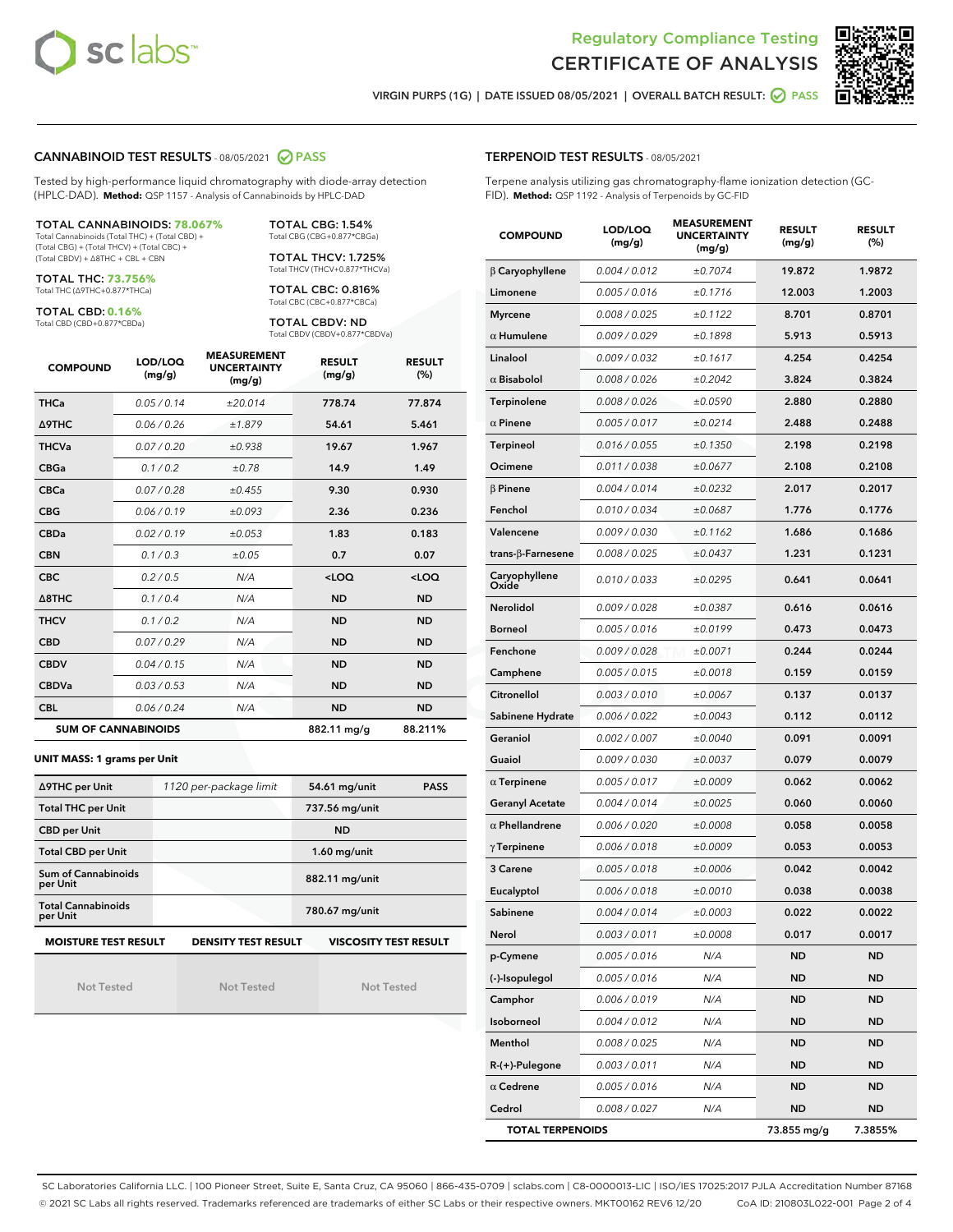



VIRGIN PURPS (1G) | DATE ISSUED 08/05/2021 | OVERALL BATCH RESULT:  $\bigcirc$  PASS

# CATEGORY 1 PESTICIDE TEST RESULTS - 08/05/2021 2 PASS

Pesticide and plant growth regulator analysis utilizing high-performance liquid chromatography-mass spectrometry (HPLC-MS) or gas chromatography-mass spectrometry (GC-MS). \*GC-MS utilized where indicated. **Method:** QSP 1212 - Analysis of Pesticides and Mycotoxins by LC-MS or QSP 1213 - Analysis of Pesticides by GC-MS

| <b>COMPOUND</b>             | LOD/LOQ<br>$(\mu g/g)$ | <b>ACTION</b><br><b>LIMIT</b><br>$(\mu g/g)$ | <b>MEASUREMENT</b><br><b>UNCERTAINTY</b><br>$(\mu g/g)$ | <b>RESULT</b><br>$(\mu g/g)$ | <b>RESULT</b> |
|-----------------------------|------------------------|----------------------------------------------|---------------------------------------------------------|------------------------------|---------------|
| Aldicarb                    | 0.03 / 0.08            | $\ge$ LOD                                    | N/A                                                     | <b>ND</b>                    | <b>PASS</b>   |
| Carbofuran                  | 0.02 / 0.05            | $\ge$ LOD                                    | N/A                                                     | <b>ND</b>                    | <b>PASS</b>   |
| Chlordane*                  | 0.03 / 0.08            | $\ge$ LOD                                    | N/A                                                     | <b>ND</b>                    | <b>PASS</b>   |
| Chlorfenapyr*               | 0.03/0.10              | $\ge$ LOD                                    | N/A                                                     | <b>ND</b>                    | <b>PASS</b>   |
| Chlorpyrifos                | 0.02 / 0.06            | $\ge$ LOD                                    | N/A                                                     | <b>ND</b>                    | <b>PASS</b>   |
| Coumaphos                   | 0.02 / 0.07            | $\ge$ LOD                                    | N/A                                                     | <b>ND</b>                    | <b>PASS</b>   |
| Daminozide                  | 0.02 / 0.07            | $\ge$ LOD                                    | N/A                                                     | <b>ND</b>                    | <b>PASS</b>   |
| <b>DDVP</b><br>(Dichlorvos) | 0.03/0.09              | $>$ LOD                                      | N/A                                                     | <b>ND</b>                    | <b>PASS</b>   |
| Dimethoate                  | 0.03/0.08              | $\ge$ LOD                                    | N/A                                                     | <b>ND</b>                    | <b>PASS</b>   |
| Ethoprop(hos)               | 0.03 / 0.10            | $>$ LOD                                      | N/A                                                     | <b>ND</b>                    | <b>PASS</b>   |
| Etofenprox                  | 0.02 / 0.06            | $\ge$ LOD                                    | N/A                                                     | <b>ND</b>                    | <b>PASS</b>   |
| Fenoxycarb                  | 0.03/0.08              | $\ge$ LOD                                    | N/A                                                     | <b>ND</b>                    | <b>PASS</b>   |
| Fipronil                    | 0.03/0.08              | $\ge$ LOD                                    | N/A                                                     | <b>ND</b>                    | <b>PASS</b>   |
| Imazalil                    | 0.02 / 0.06            | $>$ LOD                                      | N/A                                                     | <b>ND</b>                    | <b>PASS</b>   |
| <b>Methiocarb</b>           | 0.02 / 0.07            | $\ge$ LOD                                    | N/A                                                     | <b>ND</b>                    | <b>PASS</b>   |
| Methyl<br>parathion         | 0.03/0.10              | $\ge$ LOD                                    | N/A                                                     | <b>ND</b>                    | <b>PASS</b>   |
| <b>Mevinphos</b>            | 0.03/0.09              | $\ge$ LOD                                    | N/A                                                     | <b>ND</b>                    | <b>PASS</b>   |
| Paclobutrazol               | 0.02 / 0.05            | $>$ LOD                                      | N/A                                                     | <b>ND</b>                    | <b>PASS</b>   |
| Propoxur                    | 0.03/0.09              | $\ge$ LOD                                    | N/A                                                     | <b>ND</b>                    | <b>PASS</b>   |
| Spiroxamine                 | 0.03/0.08              | $\ge$ LOD                                    | N/A                                                     | <b>ND</b>                    | <b>PASS</b>   |
| Thiacloprid                 | 0.03/0.10              | $\ge$ LOD                                    | N/A                                                     | <b>ND</b>                    | <b>PASS</b>   |

#### CATEGORY 2 PESTICIDE TEST RESULTS - 08/05/2021 @ PASS

| <b>COMPOUND</b>          | LOD/LOO<br>$(\mu g/g)$ | <b>ACTION</b><br>LIMIT<br>$(\mu g/g)$ | <b>MEASUREMENT</b><br><b>UNCERTAINTY</b><br>$(\mu g/g)$ | <b>RESULT</b><br>$(\mu g/g)$ | <b>RESULT</b> |  |
|--------------------------|------------------------|---------------------------------------|---------------------------------------------------------|------------------------------|---------------|--|
| Abamectin                | 0.03/0.10              | 0.1                                   | N/A                                                     | <b>ND</b>                    | <b>PASS</b>   |  |
| Acephate                 | 0.02/0.07              | 0.1                                   | N/A                                                     | <b>ND</b>                    | <b>PASS</b>   |  |
| Acequinocyl              | 0.02/0.07              | 0.1                                   | N/A                                                     | <b>ND</b>                    | <b>PASS</b>   |  |
| Acetamiprid              | 0.02 / 0.05            | 0.1                                   | N/A                                                     | <b>ND</b>                    | <b>PASS</b>   |  |
| Azoxystrobin             | 0.02/0.07              | 0.1                                   | N/A                                                     | <b>ND</b>                    | <b>PASS</b>   |  |
| <b>Bifenazate</b>        | 0.01 / 0.04            | 0.1                                   | N/A                                                     | <b>ND</b>                    | <b>PASS</b>   |  |
| <b>Bifenthrin</b>        | 0.02/0.05              | 3                                     | N/A                                                     | <b>ND</b>                    | <b>PASS</b>   |  |
| <b>Boscalid</b>          | 0.03/0.09              | 0.1                                   | N/A                                                     | <b>ND</b>                    | <b>PASS</b>   |  |
| Captan                   | 0.19/0.57              | 0.7                                   | N/A                                                     | <b>ND</b>                    | <b>PASS</b>   |  |
| Carbaryl                 | 0.02/0.06              | 0.5                                   | N/A                                                     | <b>ND</b>                    | <b>PASS</b>   |  |
| Chlorantranilip-<br>role | 0.04/0.12              | 10                                    | N/A                                                     | <b>ND</b>                    | <b>PASS</b>   |  |
| Clofentezine             | 0.03/0.09              | 0.1                                   | N/A                                                     | <b>ND</b>                    | <b>PASS</b>   |  |

| <b>CATEGORY 2 PESTICIDE TEST RESULTS</b> - 08/05/2021 continued |
|-----------------------------------------------------------------|
|-----------------------------------------------------------------|

| <b>COMPOUND</b>               | LOD/LOQ<br>(µg/g) | <b>ACTION</b><br><b>LIMIT</b><br>$(\mu g/g)$ | <b>MEASUREMENT</b><br><b>UNCERTAINTY</b><br>$(\mu g/g)$ | <b>RESULT</b><br>(µg/g) | <b>RESULT</b> |
|-------------------------------|-------------------|----------------------------------------------|---------------------------------------------------------|-------------------------|---------------|
| Cyfluthrin                    | 0.12 / 0.38       | 2                                            | N/A                                                     | <b>ND</b>               | <b>PASS</b>   |
| Cypermethrin                  | 0.11 / 0.32       | $\mathbf{1}$                                 | N/A                                                     | <b>ND</b>               | <b>PASS</b>   |
| Diazinon                      | 0.02 / 0.05       | 0.1                                          | N/A                                                     | <b>ND</b>               | PASS          |
| Dimethomorph                  | 0.03 / 0.09       | 2                                            | N/A                                                     | <b>ND</b>               | <b>PASS</b>   |
| Etoxazole                     | 0.02 / 0.06       | 0.1                                          | N/A                                                     | ND                      | <b>PASS</b>   |
| Fenhexamid                    | 0.03 / 0.09       | 0.1                                          | N/A                                                     | ND                      | <b>PASS</b>   |
| Fenpyroximate                 | 0.02 / 0.06       | 0.1                                          | N/A                                                     | <b>ND</b>               | <b>PASS</b>   |
| <b>Flonicamid</b>             | 0.03 / 0.10       | 0.1                                          | N/A                                                     | <b>ND</b>               | <b>PASS</b>   |
| Fludioxonil                   | 0.03 / 0.10       | 0.1                                          | N/A                                                     | <b>ND</b>               | <b>PASS</b>   |
| Hexythiazox                   | 0.02 / 0.07       | 0.1                                          | N/A                                                     | ND                      | <b>PASS</b>   |
| Imidacloprid                  | 0.04 / 0.11       | 5                                            | N/A                                                     | <b>ND</b>               | <b>PASS</b>   |
| Kresoxim-methyl               | 0.02 / 0.07       | 0.1                                          | N/A                                                     | ND                      | <b>PASS</b>   |
| <b>Malathion</b>              | 0.03 / 0.09       | 0.5                                          | N/A                                                     | <b>ND</b>               | <b>PASS</b>   |
| Metalaxyl                     | 0.02 / 0.07       | $\overline{2}$                               | N/A                                                     | <b>ND</b>               | <b>PASS</b>   |
| Methomyl                      | 0.03 / 0.10       | $\mathbf{1}$                                 | N/A                                                     | <b>ND</b>               | PASS          |
| Myclobutanil                  | 0.03 / 0.09       | 0.1                                          | N/A                                                     | <b>ND</b>               | <b>PASS</b>   |
| Naled                         | 0.02 / 0.07       | 0.1                                          | N/A                                                     | ND                      | <b>PASS</b>   |
| Oxamyl                        | 0.04 / 0.11       | 0.5                                          | N/A                                                     | ND                      | <b>PASS</b>   |
| Pentachloronitro-<br>benzene* | 0.03 / 0.09       | 0.1                                          | N/A                                                     | <b>ND</b>               | <b>PASS</b>   |
| Permethrin                    | 0.04 / 0.12       | 0.5                                          | N/A                                                     | ND                      | <b>PASS</b>   |
| Phosmet                       | 0.03 / 0.10       | 0.1                                          | N/A                                                     | <b>ND</b>               | PASS          |
| Piperonylbu-<br>toxide        | 0.02 / 0.07       | 3                                            | N/A                                                     | <b>ND</b>               | <b>PASS</b>   |
| Prallethrin                   | 0.03 / 0.08       | 0.1                                          | N/A                                                     | <b>ND</b>               | <b>PASS</b>   |
| Propiconazole                 | 0.02 / 0.07       | 0.1                                          | N/A                                                     | <b>ND</b>               | <b>PASS</b>   |
| Pyrethrins                    | 0.04 / 0.12       | 0.5                                          | N/A                                                     | ND                      | <b>PASS</b>   |
| Pyridaben                     | 0.02 / 0.07       | 0.1                                          | N/A                                                     | ND                      | <b>PASS</b>   |
| Spinetoram                    | 0.02 / 0.07       | 0.1                                          | N/A                                                     | <b>ND</b>               | <b>PASS</b>   |
| Spinosad                      | 0.02 / 0.07       | 0.1                                          | N/A                                                     | ND                      | <b>PASS</b>   |
| Spiromesifen                  | 0.02 / 0.05       | 0.1                                          | N/A                                                     | ND                      | <b>PASS</b>   |
| Spirotetramat                 | 0.02 / 0.06       | 0.1                                          | N/A                                                     | <b>ND</b>               | <b>PASS</b>   |
| Tebuconazole                  | 0.02 / 0.07       | 0.1                                          | N/A                                                     | ND                      | <b>PASS</b>   |
| Thiamethoxam                  | 0.03 / 0.10       | 5                                            | N/A                                                     | <b>ND</b>               | <b>PASS</b>   |
| Trifloxystrobin               | 0.03 / 0.08       | 0.1                                          | N/A                                                     | <b>ND</b>               | <b>PASS</b>   |

SC Laboratories California LLC. | 100 Pioneer Street, Suite E, Santa Cruz, CA 95060 | 866-435-0709 | sclabs.com | C8-0000013-LIC | ISO/IES 17025:2017 PJLA Accreditation Number 87168 © 2021 SC Labs all rights reserved. Trademarks referenced are trademarks of either SC Labs or their respective owners. MKT00162 REV6 12/20 CoA ID: 210803L022-001 Page 3 of 4